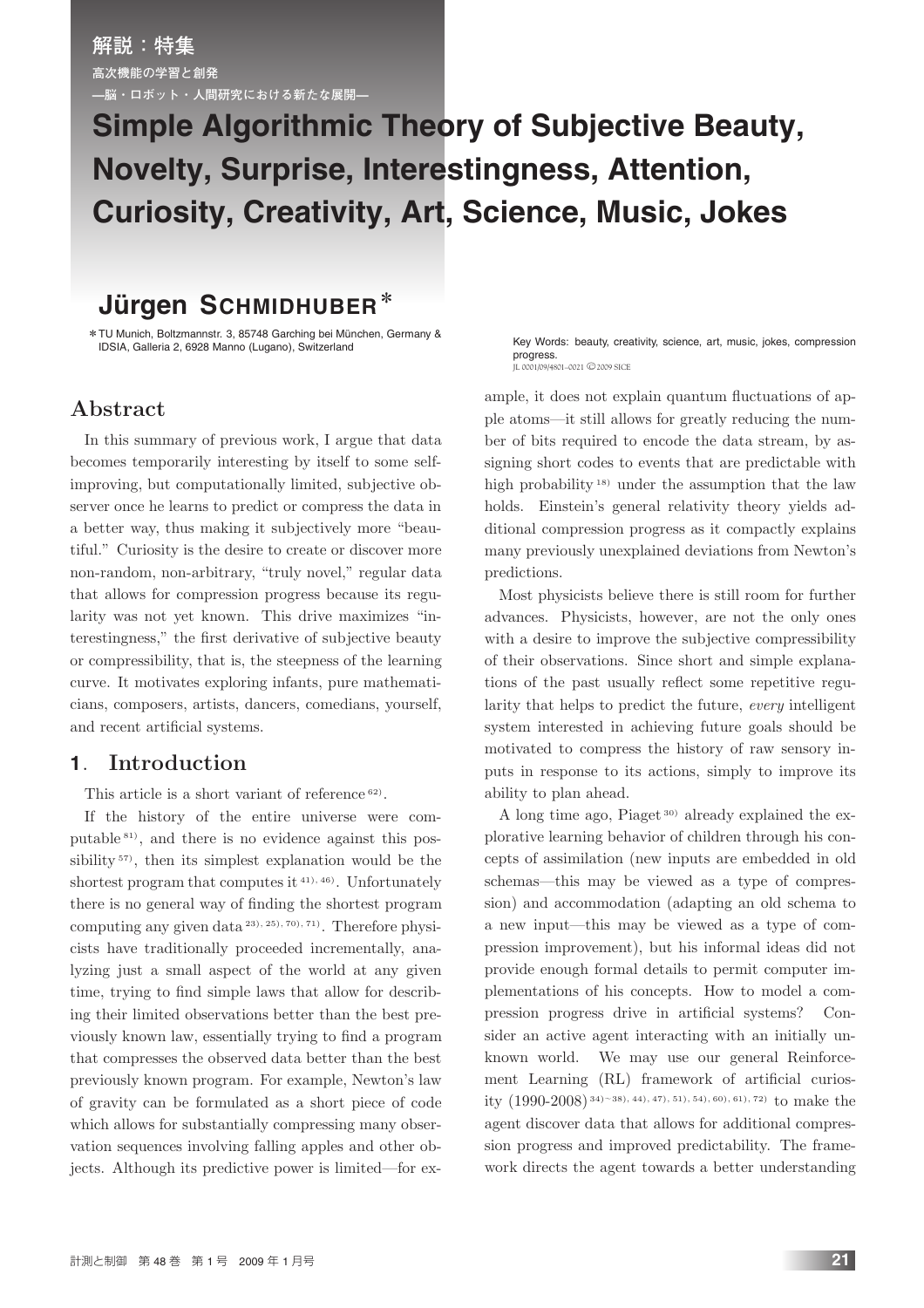the world through active exploration, even when external reward is rare or absent, through intrinsic reward or curiosity reward for actions leading to discoveries of previously unknown regularities in the action-dependent incoming data stream.

## **2**. **Algorithmic Framework**

The basic ideas are embodied by the following set of simple algorithmic principles distilling some of the essential ideas in previous publications on this topic 34)~38)*,* 44)*,* 47)*,* 51)*,* 54)*,* 60)*,* 61)*,* 72). Formal details are left to the Appendices of previous papers, e.g., 54)*,* 60). As discussed in the next section, the principles at least qualitatively explain many aspects of intelligent agents such as humans. This encourages us to implement and evaluate them in cognitive robots and other agents.

**1. Store everything.** During interaction with the world, store the entire raw history of actions and sensory observations including reward signals—the data is 'holy' as it is the only basis of all that can be known about the world. To see that full data storage is not unrealistic: A human lifetime rarely lasts much longer than  $3 \times 10^9$  seconds. The human brain has roughly  $10^{10}$  neurons, each with  $10^4$  synapses on average. Assuming that only half of the brain's capacity is used for storing raw data, and that each synapse can store at most 6 bits, there is still enough capacity to encode the lifelong sensory input stream with a rate of roughly  $10<sup>5</sup>$ bits/s, comparable to the demands of a movie with reasonable resolution. The storage capacity of affordable technical systems will soon exceed this value. If you can store the data, do not throw it away!

**2. Improve subjective compressibility.** In principle, any regularity in the data history can be used to compress it. The compressed version of the data can be viewed as its simplifying explanation. Thus, to better explain the world, spend some of the computation time on an adaptive compression algorithm trying to partially compress the data. For example, an adaptive neural network 4) may be able to learn to predict or postdict some of the historic data from other historic data, thus incrementally reducing the number of bits required to encode the whole.

**3. Let intrinsic curiosity reward reflect compression progress.** Monitor the improvements of the adaptive data compressor: whenever it learns to reduce the number of bits required to encode the historic data, generate an intrinsic reward signal or curiosity reward signal in proportion to the compression progress, that is, the number of saved bits.

**4. Maximize intrinsic curiosity reward** 34)~38)*,* 44)*,* 47)*,* 51)*,* 54)*,* 60)*,* 61)*,* 72). Let the action selector or controller use a general Reinforcement Learning (RL) algorithm (which should be able to observe the current state of the adaptive compressor) to maximize expected reward, including intrinsic curiosity reward. To optimize the latter, a good RL algorithm will select actions that focus the agent's attention and learning capabilities on those aspects of the world that allow for finding or creating new, previously unknown but learnable regularities. In other words, it will try to maximize the steepness of the compressor's learning curve. This type of *active unsupervised learning* can help to figure out how the world works.

The framework above essentially specifies the objectives of a curious or creative system, not the way of achieving the objectives through the choice of a particular adaptive compressor and a particular RL algorithm. Some of the possible choices leading to special instances of the framework will be discussed later.

#### 2.1 Relation to external reward

Of course, the real goal of many cognitive systems is not just to satisfy their curiosity, but to solve externally given problems. Any formalizable problem can be phrased as an RL problem for an agent living in a possibly unknown environment, trying to maximize the future reward expected until the end of its possibly finite lifetime. The new millennium brought a few extremely general, even universal RL algorithms (optimal universal problem solvers or universal artificial intelligences—see Appendices of previous papers 54)*,* 60)) that are optimal in various theoretical but not necessarily practical senses, e.g., 19)*,* 53)*,* 55)*,* 56)*,* 58)*,* 59). To the extent that learning progress / compression progress / curiosity as above are helpful, these universal methods will automatically discover and exploit such concepts. Then why bother at all writing down an explicit framework for active curiosity-based experimentation?

One answer is that the present universal approaches sweep under the carpet certain problem-independent constant slowdowns, by burying them in the asymptotic notation of theoretical computer science. They leave open an essential remaining question: If the agent can execute only a fixed number of computational instructions per unit time interval (say, 10 trillion elementary operations per second), what is the best way of using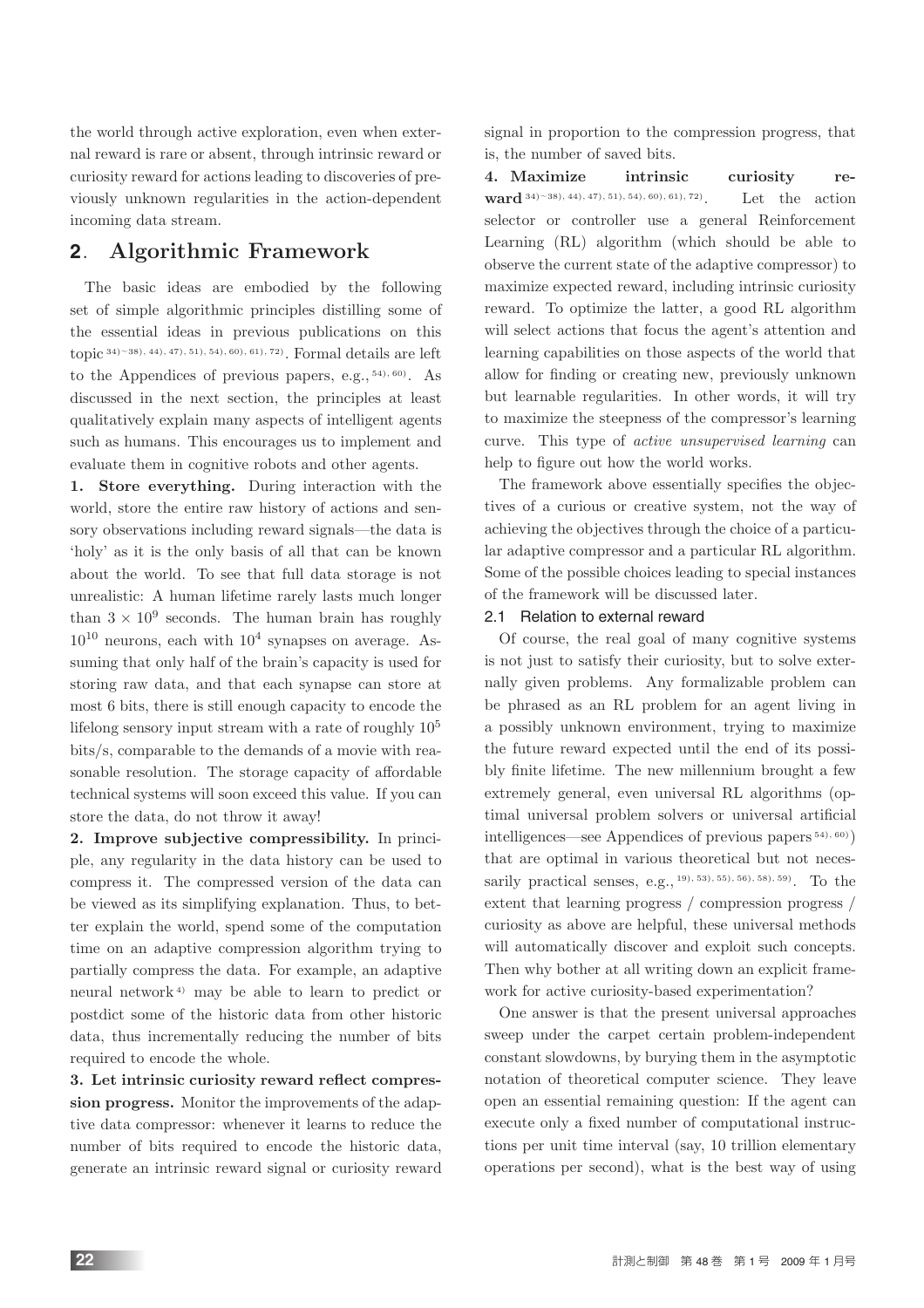them to get as close as possible to the recent theoretical limits of universal AIs, especially when external rewards are very rare, as is the case in many realistic environments? The premise of this paper is that the curiosity drive is such a general and generally useful concept for limited-resource RL in rare-reward environments that it should be prewired, as opposed to be learnt from scratch, to save on (constant but possibly still huge) computation time. An inherent assumption of this approach is that in realistic worlds a better explanation of the past can only help to better predict the future, and to accelerate the search for solutions to externally given tasks, ignoring the possibility that curiosity may actually be harmful and "kill the cat."

## **3**. **Consequences**

Let us discuss how many essential ingredients of intelligence and cognition can be viewed as natural byproducts of the principles above.

#### 3.1 Symbols

To compress the history of observations so far, the compressor (say, a predictive neural network) will automatically create compact internal representations or "symbols" (for example, patterns across certain neural feature detectors) for things that frequently repeat themselves. Even when there is limited predictability, efficient compression can still be achieved by assigning short codes to events that are predictable with high probability 18)*,* 64). For example, the sun goes up every day. Hence it is efficient to create internal symbols such as "daylight" to describe this repetitive aspect of the data history by a short reusable piece of internal code, instead of storing just the raw repetitive data. In fact, predictive neural networks are often observed to create such internal codes as a by-product of minimizing their prediction error on the training data.

#### 3.2 Consciousness

There is one thing that is involved in all actions and sensory inputs of the agent, namely, the agent itself. To efficiently encode the entire data history, it will profit from creating some sort of internal "symbol" or code (e.g., a neural activity pattern) representing itself. Whenever this representation is actively used, say, by activating the corresponding neurons through new incoming sensory inputs or otherwise, the agent could be called "self-aware" or "conscious."

In the rest of this paper we will not have to attach any particular mystic value to the notion of consciousness—in our view, it is just a natural by-product of the agent's ongoing process of problem solving and world modeling through data compression, and will not play a prominent role in the remainder of this paper.

#### 3.3 Lazy Brain & Beauty

According to our *lazy brain theory*<sup>42)*,* 43)*,* 45)*,* 54*),* 60*),* 61*),*</sup> at any given time  $t$  in subjective agent  $O$ 's life, we may identify the time-dependent, subjective beauty  $B(D \mid O, t)$  of a new observation D (but not its interestingness - see Section 3.4) as being proportional to the number of bits required to encode  $D$ , given the observer's limited previous knowledge, embodied by the current state of its adaptive compressor. For example, to efficiently encode previously viewed human faces, a compressor such as a neural network may find it useful to generate the internal representation of a prototype face. To encode a new face, it must only encode the deviations from the prototype 43). Thus a new face that does not deviate much from the prototype 10)*,* 29) will be subjectively more beautiful than others. Similarly for faces that exhibit geometric regularities such as symmetries or simple proportions 45)*,* 60)—in principle, the compressor may exploit any regularity for reducing the number of bits required to store the data.

Generally speaking, among several sub-patterns classified as "comparable" by a given observer, the subjectively most beautiful is the one with the simplest (shortest) description, given the observer's current particular method for encoding and memorizing it 43)*,* 45). For example, mathematicians find beauty in a simple proof with a short description in the formal language they are using. Others like geometrically simple, aesthetically pleasing, low-complexity drawings of various objects 43)*,* 45).

The approach immediately explains why many human observers prefer faces similar to their own. What they see every day in the mirror will influence their subjective prototype face, for simple reasons of coding efficiency.

#### 3.4 Interestingness

What's beautiful is not necessarily interesting. A beautiful thing is interesting only as long as it is new, that is, as long as the algorithmic regularity that makes it simple has not yet been fully assimilated by the adaptive observer who is still learning to compress the data better. It makes sense to define the subjective *Interestingness*  $I(D | O, t)$  of data D observed by observer O by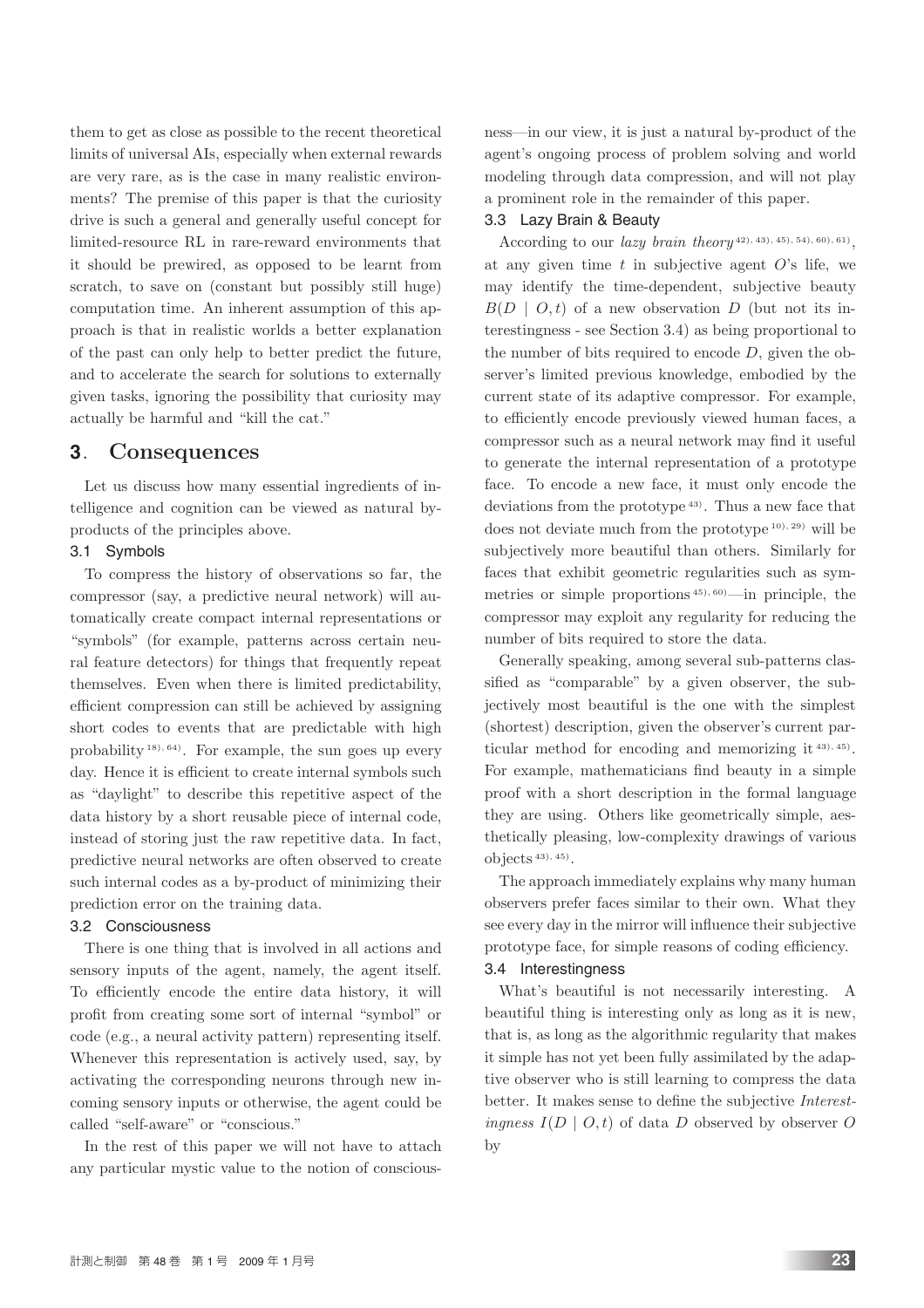$$
I(D \mid O, t) = \frac{\partial B(D \mid O, t)}{\partial t},\tag{1}
$$

the *first derivative* of subjective beauty: as the learning agent improves its compression algorithm, formerly apparently random data parts become subjectively more regular and beautiful, requiring fewer and fewer bits for their encoding. As long as this process is not over the data remains interesting and rewarding. Appendices of previous papers 54)*,* 60) describe details of discrete time implementations of this concept. See 36)*,* 37)*,* 44)*,* 47)*,* 51)*,* 54)*,* 60)*,* 61)*,* 72).

Note that our above concepts of beauty and interestingness are limited and *pristine* in the sense that they are *not* related to pleasure derived from external rewards. For example, some might claim that a hot bath on a cold day triggers "beautiful" feelings due to rewards for achieving prewired target values of external temperature sensors (external in the sense of: outside the brain which is controlling the actions of its external body). Or a song may be called "beautiful" for emotional  $(e.g., 7)$  reasons by some who associate it with memories of external pleasure through their first kiss. Obviously this is not what we have in mind here—we are focusing solely on rewards of the intrinsic type based on learning progress.

## 3.5 True Novelty & Surprise vs Traditional Information **Theory**

Consider two extreme examples of uninteresting, unsurprising, boring data: A vision-based agent that always stays in the dark will experience an extremely compressible, soon totally predictable history of unchanging visual inputs. In front of a screen full of white noise conveying a lot of information and "novelty" and "surprise" in the traditional sense of Boltzmann and Shannon 68), however, it will experience highly unpredictable and fundamentally incompressible data. In both cases the data is boring 47)*,* 60) as it does not allow for further compression progress. Therefore we reject the traditional notion of surprise. Neither the arbitrary nor the fully predictable is *truly* novel or surprising only data with still *unknown* algorithmic regularities are 34)~38)*,* 44)*,* 47)*,* 51)*,* 54)*,* 60)*,* 61)*,* 72)!

#### 3.6 Attention & Curiosity

In absence of external reward, or when there is no known way to further increase the expected external reward, our controller essentially tries to maximize "true novelty" or "interestingness," the *first derivative* of subjective beauty or compressibility, the steepness of the learning curve. It will do its best to select action sequences expected to create observations yielding maximal expected future compression *progress*, given the limitations of both the compressor and the compressor improvement algorithm. Thus it will learn to focus its attention 65) and its actively chosen experiments on things that are currently still incompressible but are expected to become compressible / predictable through additional learning. It will get bored by things that already are compressible. It will also get bored by things that are currently incompressible but will apparently remain so, given the experience so far, or where the costs of making them compressible exceed those of making other things compressible, etc.

#### 3.7 Discoveries

An unusually large compression breakthrough deserves the name *discovery*. For example, as mentioned in the introduction, the simple law of gravity can be described by a very short piece of code, yet it allows for greatly compressing all previous observations of falling apples and other objects.

#### 3.8 Art and Music

Works of art and music may have important purposes beyond their social aspects 1) despite of those who classify art as superfluous 31). Good observer-dependent art deepens the observer's insights about this world or possible worlds, unveiling previously unknown regularities in compressible data, connecting previously disconnected patterns in an initially surprising way that makes the combination of these patterns subjectively more compressible (art as an eye-opener), and eventually becomes known and less interesting. I postulate that the active creation and attentive perception of all kinds of artwork are just by-products of our principle of interestingness and curiosity yielding reward for compressor improvements.

Let us elaborate on this idea in more detail, following the discussion in 54)*,* 60). Artificial or human observers must perceive art sequentially, and typically also actively, e.g., through a sequence of attention-shifting eye saccades or camera movements scanning a sculpture, or internal shifts of attention that filter and emphasize sounds made by a pianist, while surpressing background noise. Undoubtedly many derive pleasure and rewards from perceiving works of art, such as certain paintings, or songs. But different subjective observers with different sensory apparati and compressor improvement algorithms will prefer different input sequences. Hence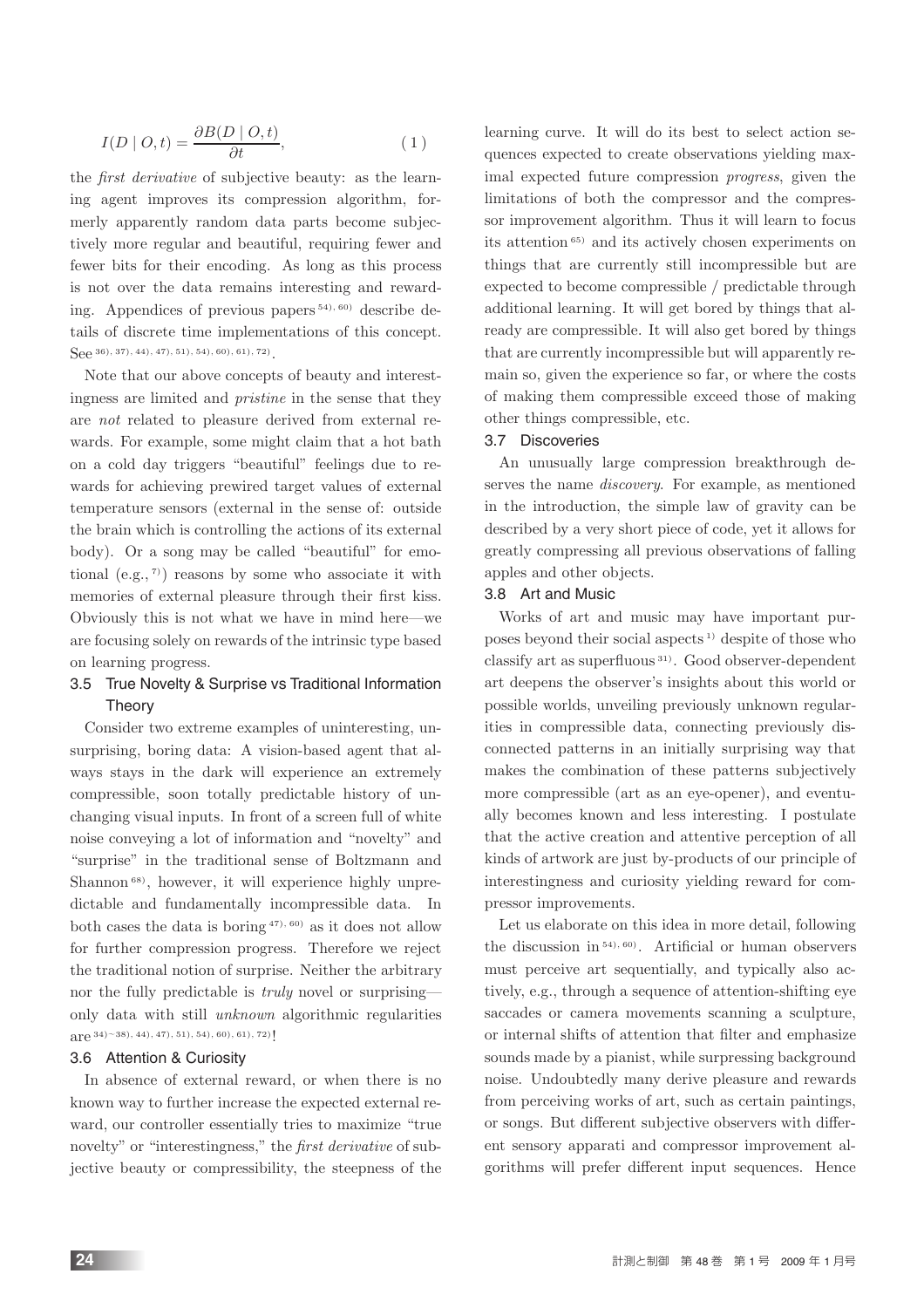any objective theory of what is good art must take the subjective observer as a parameter, to answer questions such as: Which action sequences should he select to maximize his pleasure? According to our principle he should select one that maximizes the quickly learnable compressibility that is new, relative to his current knowledge and his (usually limited) way of incorporating or learning new data.

#### 3.9 Music

For example, which song should some human observer select next? Not the one he just heard ten times in a row. It became too predictable in the process. But also not the new weird one with the completely unfamiliar rhythm and tonality. It seems too irregular and contain too much arbitrariness and subjective noise. He should try a song that is unfamiliar enough to contain somewhat unexpected harmonies or melodies or beats etc., but familiar enough to allow for quickly recognizing the presence of a new learnable regularity or compressibility in the sound stream. Sure, this song will get boring over time, but not yet.

The observer dependence is illustrated by the fact that Schönberg's twelve tone music is less popular than certain pop music tunes, presumably because its algorithmic structure is less obvious to many human observers as it is based on more complicated harmonies. For example, frequency ratios of successive notes in twelve tone music often cannot be expressed as fractions of very small integers. Those with a prior education about the basic concepts and objectives and constraints of twelve tone music, however, tend to appreciate Schönberg more than those without such an education.

All of this perfectly fits our principle: The current compressor of a given subjective observer tries to compress his history of acoustic and other inputs where possible. The action selector tries to find historyinfluencing actions that improve the compressor's performance on the history so far. The interesting musical and other subsequences are those with previously unknown yet learnable types of regularities, because they lead to compressor improvements. The boring patterns are those that seem arbitrary or random, or whose structure seems too hard to understand.

#### 3.10 Paintings, Sculpture, Dance, Film

Similar statements not only hold for other dynamic art including film and dance (taking into account the compressibility of controller actions), but also for painting and sculpture, which cause dynamic pattern sequences due to attention-shifting actions 65) of the observer.

#### 3.11 Artists vs Observers

Just as "passive" observers get intrinsic rewards from sequentially focusing attention on artwork that exhibits new, previously unknown regularities, the "creative" artists get reward for making it. For example, I found it extremely rewarding to discover (after hundreds of frustrating failed attempts) the simple geometric regularities that permitted the construction of the drawings presented in previous work 42)*,* 43)*,* 45)*,* 54)*,* 60) and the present paper. The distinction between artists and observers is blurred though. Both execute action sequences. The intrinsic motivations of both are fully compatible with our simple principle.

Some artists, of course, crave *external* reward from other observers, in form of praise, money, or both, in addition to the *intrinsic* compression progress-based reward that comes from creating a truly novel work of art. Our principle, however, conceptually separates these two reward types.

#### 3.12 Artists and Scientists are Alike

From our perspective, scientists are very much like artists. They actively select experiments in search for simple laws compressing the observation history. In particular, the *creativity* of painters, dancers, musicians, pure mathematicians, physicists, can be viewed as a mere by-product of our curiosity framework based on the compression progress drive. All of them try to create new but non-random, non-arbitrary data with surprising, previously unknown regularities. For example, many physicists invent experiments to create data governed by previously unknown laws allowing to further compress the data. On the other hand, many artists combine well-known objects in a subjectively novel way such that the observer's subjective description of the result is shorter than the sum of the lengths of the descriptions of the parts, due to some previously unnoticed regularity shared by the parts.

The framework in the appendices of previous papers 54)*,* 60) is sufficiently formal to allow for implementation of our principle on computers. The resulting artificial observers will vary in terms of the computational power of their history compressors and learning algorithms. This will influence what is good art / science to them, and what they find interesting.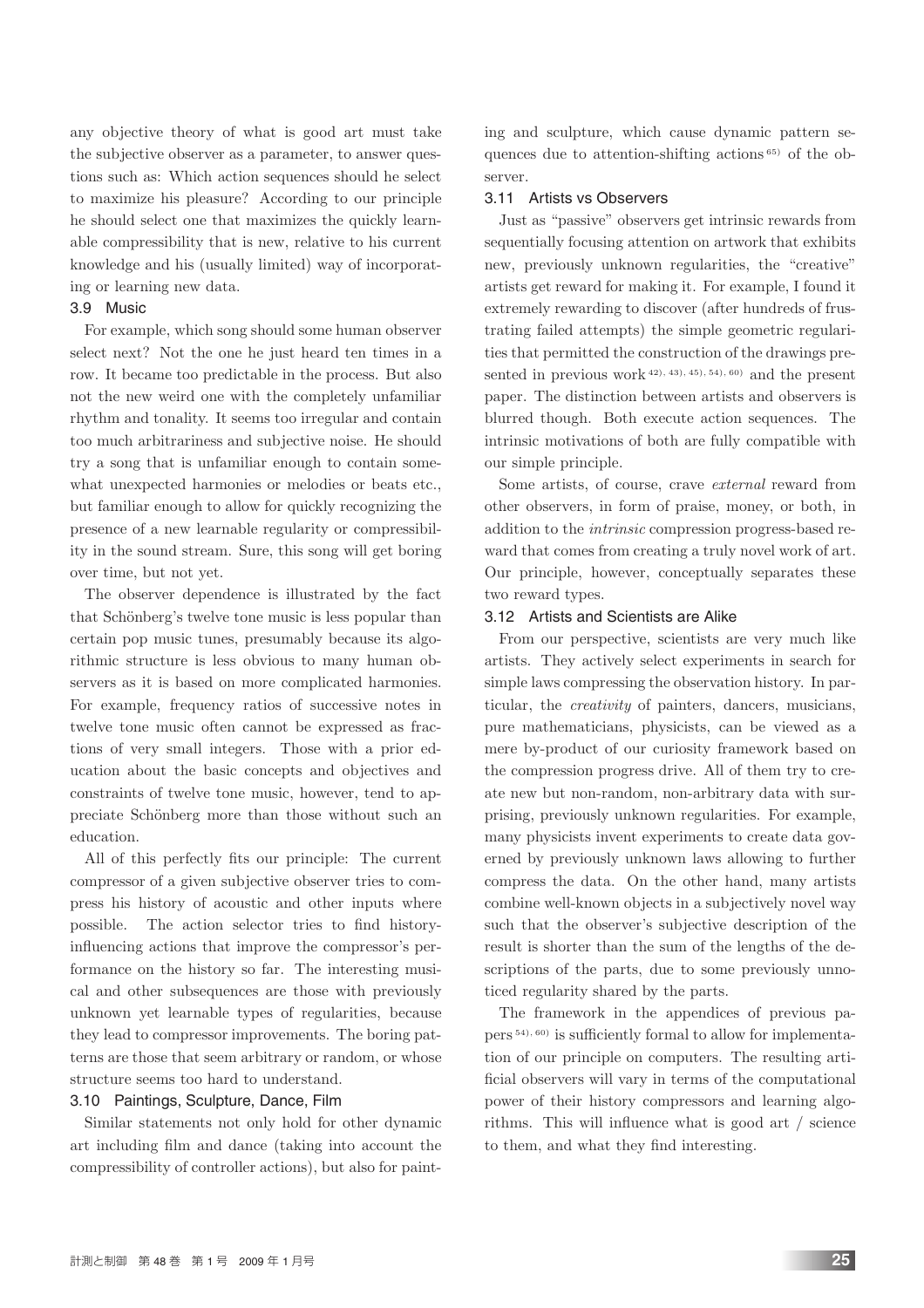#### 3.13 Jokes and Other Sources of Fun

Just like other entertainers and artists, comedians also tend to combine well-known concepts in a novel way such that the observer's subjective description of the result is shorter than the sum of the lengths of the descriptions of the parts, due to some previously unnoticed regularity shared by the parts. Once a joke is known, however, it is not funny any more, because additional compression progress is impossible.

In many ways the laughs provoked by witty jokes are similar to those provoked by the acquisition of new skills through both babies and adults. Past the age of 25 I learnt to juggle three balls. It was not a sudden process but an incremental one: in the beginning I managed to juggle them for maybe one second before they fell down, then two seconds, four seconds, etc., until I was able to do it right. Watching myself in the mirror I noticed an idiotic grin across my face whenever I made progress. Later my little daughter grinned just like that when she was able to stand up for the first time. All of this makes perfect sense within our algorithmic framework: such grins presumably are triggered by internal reward for generating a data stream with previously unknown regularities, such as the sensory input sequence corresponding to observing oneself juggling, which may be quite different from the more familiar experience of observing somebody else juggling, and therefore truly novel and intrinsically rewarding, until the adaptive predictor / compressor gets used to it.

#### 3.14 Beyond Unsupervised Learning

Traditional unsupervised learning is about finding regularities, by clustering the data, or encoding it through a factorial code 2)*,* 40) with statistically independent components, or predicting parts of it from other parts. All of this may be viewed as special cases of data compression. For example, where there are clusters, a data point can be efficiently encoded by its cluster center plus relatively few bits for the deviation from the center. Where there is data redundancy, a nonredundant factorial code 40) will be more compact than the raw data. Where there is predictability, compression can be achieved by assigning short codes to those parts of the observations that are predictable from previous observations with high probability 18)*,* 64). Generally speaking we may say that a major goal of traditional unsupervised learning is to improve the compression of the observed data, by discovering a program that computes and thus explains the history (and hopefully does so quickly) but is clearly shorter than the shortest previously known program of this kind.

Traditional unsupervised learning is not enough though—it just analyzes and encodes the data but does not choose it. We have to extend it along the dimension of active action selection, since our unsupervised learner must also choose the actions that influence the observed data, just like a scientist chooses his experiments, a baby its toys, an artist his colors, a dancer his moves, or any attentive system 65) its next sensory input. That's precisely what is achieved by our RL-based framework for curiosity and creativity.

## **4**. **Implementations**

As mentioned earlier, predictors and compressors are closely related. Any type of partial predictability of the incoming sensory data stream can be exploited to improve the compressibility of the whole. Therefore the systems described in the first publications on artificial curiosity 34)*,* 35)*,* 38) already can be viewed as examples of implementations of a compression progress drive.

### 4.1 Reward for Prediction Error

Early work 34)*,* 35)*,* 38) described a predictor based on a recurrent neural network 28)*,* 33)*,* 39)*,* 52)*,* 76)*,* 80) (in principle a rather powerful computational device, even by today's machine learning standards), predicting inputs including reward signals from the entire history of previous inputs and actions. The curiosity rewards were proportional to the predictor errors, that is, it was implicitly and optimistically assumed that the predictor will indeed improve whenever its error is high.

#### 4.2 Predictor Improvements

Follow-up work 36)*,* 37) pointed out that this approach may be inappropriate, especially in probabilistic environments: one should not focus on the errors of the predictor, but on its improvements. Otherwise the system will concentrate its search on those parts of the environment where it can always get high prediction errors due to noise or randomness, or due to computational limitations of the predictor, which will prevent improvements of the subjective compressibility of the data. While the neural predictor of the implementation described in the follow-up work was indeed computationally less powerful than the previous one 38), there was a novelty, namely, an explicit (neural) adaptive model of the predictor's improvements. This model essentially learned to predict the predictor's changes. For example, although noise was unpredictable and led to wildly vary-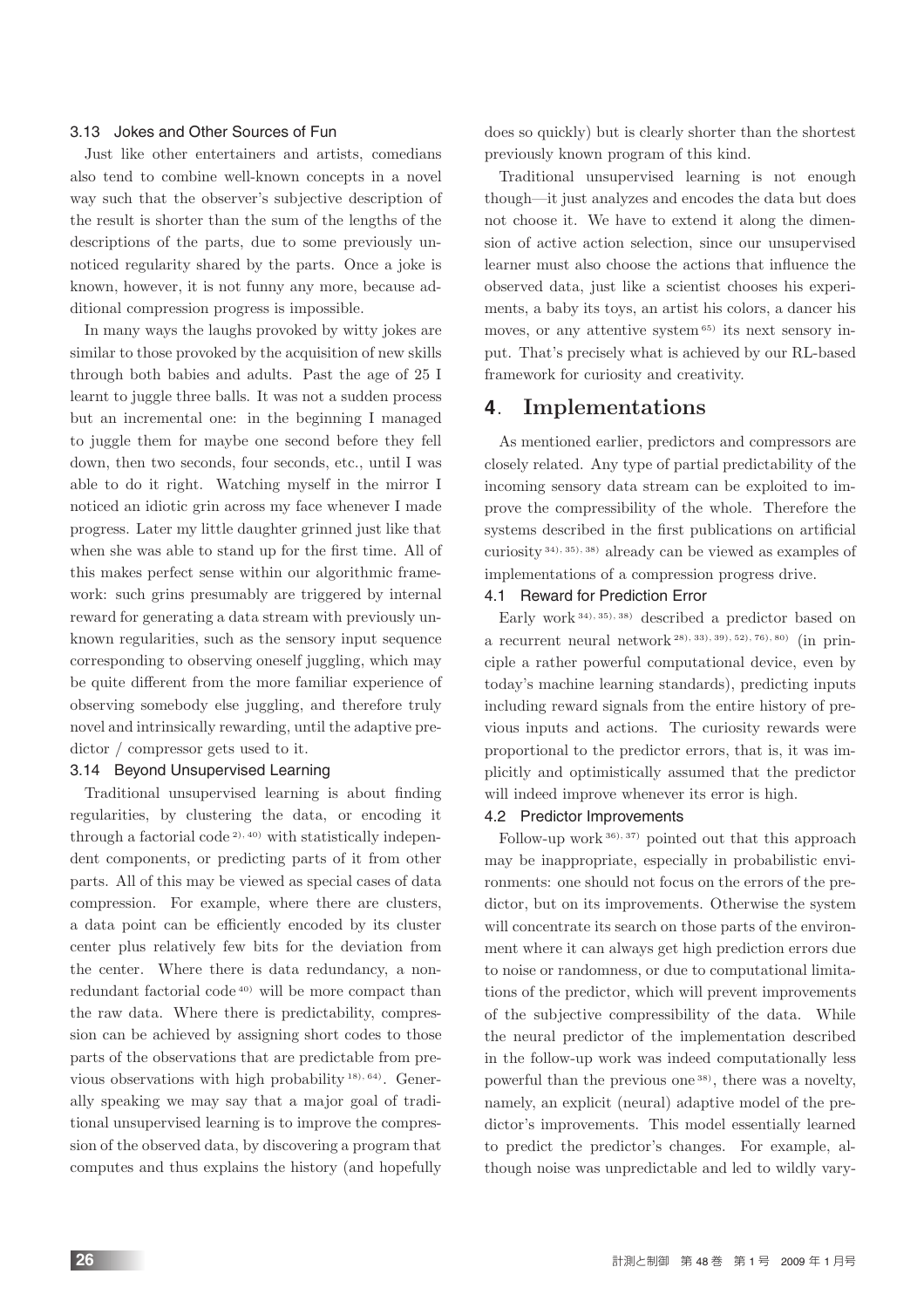ing target signals for the predictor, in the long run these signals did not change the adaptive predictor parameters much, and the predictor of predictor changes was able to learn this. A standard RL algorithm 22)*,* 73) was fed with curiosity reward signals proportional to the expected long-term predictor changes, and thus tried to maximize information gain 8)*,* 9)*,* 20)*,* 26)*,* 32) within the given limitations. In fact, we may say that the system tried to maximize an approximation of the first derivative of the subjective predictability of the data; thus also maximizing an approximation of the first derivative of its subjective compressibility.

#### 4.3 Entropy: Prior vs Posterior

Additional follow-up work yielded an information theory-oriented variant of the approach in non-deterministic worlds<sup> $72)$ </sup> (1995). The curiosity reward is again proportional to the predictor's surprise / information gain, this time measured as the Kullback-Leibler distance 24) between the learning predictor's subjective probability distributions before and after new observations - the relative entropy between its prior and posterior. In 2005 Baldi and Itti demonstrated experimentally that this approach explains certain patterns of human visual attention better than certain previous approaches  $21$ ).

#### 4.4 Algorithmic Zero Sum Games

More recent work<sup>44), 47)</sup> greatly increased the computational power of controller and predictor by implementing them as symmetric, opposing modules consisting of self-modifying probabilistic programs 66)*,* 67) written in a universal programming language 11)*,* 75). The internal storage for temporary computational results of the programs was viewed as part of the changing environment. Each module could suggest experiments in the form of probabilistic algorithms to be executed, and make confident predictions about their effects by betting on their outcomes, where the *'betting money'* essentially played the role of the intrinsic reward. The opposing module could reject or accept the bet in a zero-sum game by making a contrary prediction. In case of acceptance, the winner was determined by executing the algorithmic experiment and checking its outcome; the money was eventually transferred from the surprised loser to the confirmed winner. Both modules tried to maximize their money using a rather general RL algorithm designed for complex stochastic policies 66)*,* 67) (alternative RL algorithms could be plugged in as well). Thus both modules were motivated to discover "truly novel" algorithmic regularity / compressibility, where the subjective baseline for novelty was given by what the opponent already knew about the world's repetitive regularities. The method can be viewed as system identification through co-evolution of computable models and tests.

#### 4.5 Improving Real Reward Intake

The references above also demonstrated experimentally that the presence of intrinsic reward or curiosity reward actually can speed up the collection of *external* reward.

#### 4.6 Other Implementations

Recently several researchers also implemented variants or approximations of the curiosity framework. Singh and Barto and coworkers focused on implementations within the option framework of RL 3)*,* 69), directly using prediction errors as curiosity rewards 34)*,* 35)*,* 38) they actually were the ones who coined the expressions *intrinsic reward* and *intrinsically motivated* RL. Additional implementations were presented at the 2005 AAAI Spring Symposium on Developmental Robotics<sup>5)</sup>; compare the Connection Science Special Issue 6).

## **5**. **Visual Illustrations**

As mentioned above, our theory was able to explain certain shifts of human visual attention 21). But we can also apply it to the complementary problem of *constructing* images that contain quickly learnable regularities, arguing again that there is no fundamental difference between the motivation of creative artists and passive observers of visual art (Section 3.11) - both create action sequences yielding interesting inputs, where interestingness is a measure of learning progress, for example, based on the relative entropy between prior and posterior (Section 4.3), or the saved number of bits needed to encode the data (Section 1), or something similar (Section 4).

In previous work 42)*,* 43)*,* 54)*,* 60) we provided several examples of subjective beauty tailored to human observers, and illustrated the learning process leading from less to more subjective beauty. Due to the nature of the written medium, we focused on visual examples instead of acoustic or tactile ones. They support the hypothesis that the *creativity* of artists, dancers, musicians, pure mathematicians as well as unsupervised *attention* in general is just a by-product of our drive for compression progress.

**Figure 1** depicts the construction plan of a female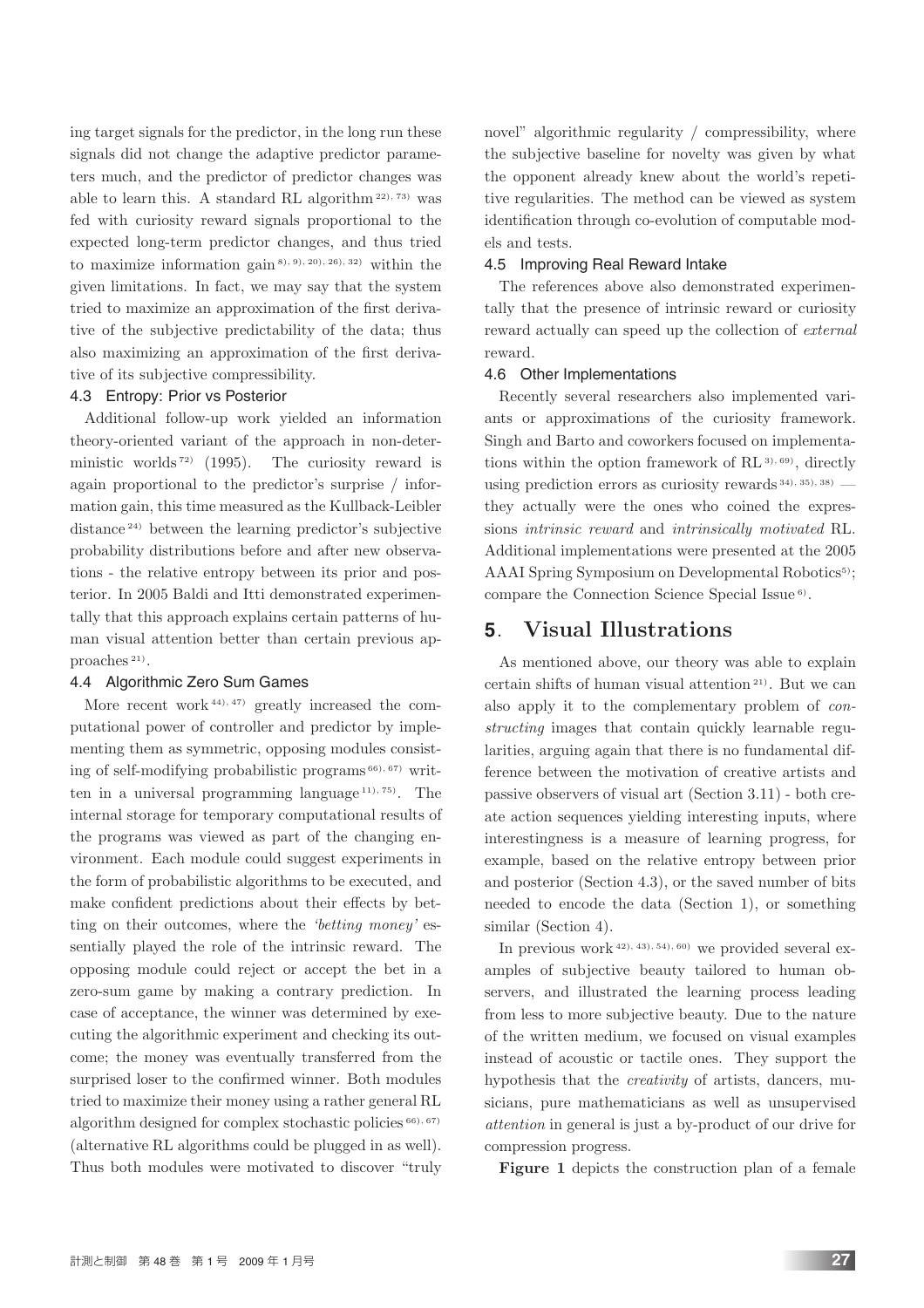face45)*,* 60) considered *'beautiful'* by some human observers. Its essential features follow a very simple geometrical pattern to be specified by very few bits of information. That is, the data stream generated by observing the image (say, through a sequence of eye saccades)



**Fig. 1 Previously published, binary construction plan** 45)*,* 60) **of a female face (1998). Some human observers report they feel this face is 'beautiful.' Although the drawing has lots of noisy details (texture etc) without an obvious short description, positions and shapes of the basic facial features are compactly encodable through a very simple binary geometrical scheme, simpler and much more precise than ancient facial proportion studies by Leonardo da Vinci** and Albrecht Dürer. Hence the image contains **a highly compressible algorithmic regularity or pattern describable by few bits of information. An observer can perceive it through a sequence of attentive eye movements or saccades, and consciously or subconsciously discover the compressibility of the incoming data stream. How was the picture made? First the sides of a square were partitioned into 2<sup>4</sup> equal intervals. Certain interval boundaries were connected to obtain three rotated, superimposed grids based on** lines with slopes  $\pm 1$  or  $\pm 1/2^3$  or  $\pm 2^3/1$ . Higher**resolution details of the grids were obtained by iteratively selecting two previously generated, neighboring, parallel lines and inserting a new one equidistant to both. Finally the grids were vertically compressed by a factor of 1***−***2***−***<sup>4</sup>. The resulting lines and their intersections define essential boundaries and shapes of eyebrows, eyes, lid shades, mouth, nose, and facial frame in a simple way that is obvious from the construction plan. Although this plan is simple in hindsight, it was hard to find: hundreds of my previous attempts at discovering such precise matches between simple geometries and pretty faces failed.**

is more compressible than it would be in the absence of such regularities. Without the face's superimposed grid-based explanation, few people are able to immediately see how the drawing was made, but most do notice that the facial features somehow fit together and exhibit some sort of regularity. According to our postulate, the observer's reward is generated by the conscious or subconscious discovery of this compressibility. The face remains interesting until its observation does not reveal any additional previously unknown regularities. Then it becomes boring even in the eyes of those who think it is beautiful—as has been pointed out repeatedly above, beauty and interestingness are two different



**Fig. 2 Construction plan of the image of a butterfly and a vase with a flower, reprinted from** *Leonardo* 43)*,* 54)**. The plan is based on a very simple algorithm exploiting fractal circles** 43)**. The frame is a circle; its leftmost point is the center of another circle of the same size. Wherever two circles of equal size touch or intersect are centers of two more circles with equal and half size, respectively. Each line of the drawing is a segment of some circle, its endpoints are where circles touch or intersect. There are few big circles and many small ones. In general, the smaller a circle, the more bits are needed to specify it. The drawing is simple (compressible) as it is based on few, rather large circles. Many human observers report that they derive a certain amount of pleasure from discovering this simplicity. The observer's learning process causes a reduction of the subjective complexity of the data, yielding a temporarily high derivative of subjective beauty: a temporarily steep learning curve. (Again I needed a long time to discover a satisfactory and rewarding way of using fractal circles to create a reasonable drawing.)**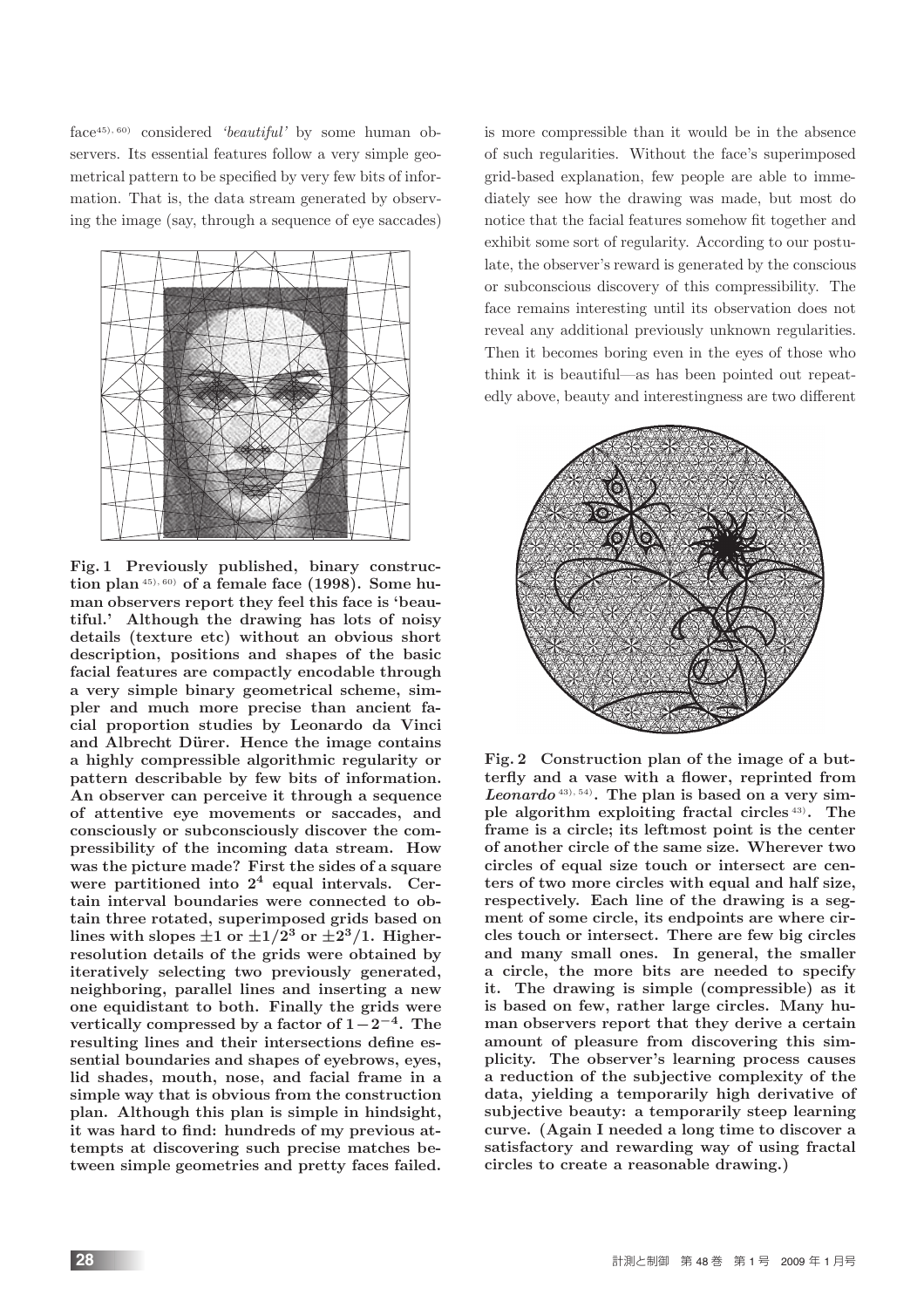things.

**Figure 2** provides another example drawing that can be specified by very few bits of information as one can construct it through a very simple procedure or algorithm based on fractal circle patterns 42)*,* 43)*,* 54)*,* 60). People who understand this algorithm tend to appreciate the drawing more than those who do not. They realize how simple it is. This is not an immediate, allor-nothing, binary process though. In absence of the superimposed fractal circles, most people quickly notice that the curves somehow fit together in a regular way, but few are able to immediately state the precise geometric principles underlying the drawing 54). This pattern, however, is learnable from studying the visual explanation. The conscious or subconscious discovery process leading from a longer to a shorter description of the data, or from less to more compression, or from less to more subjectively perceived beauty, yields reward depending on the first derivative of subjective beauty, that is, the steepness of the learning curve.

## **6**. **Conclusion & Outlook**

We pointed out that a surprisingly simple algorithmic principle based on the notions of data compression and data compression *progress* informally explains fundamental aspects of attention, novelty, surprise, interestingness, curiosity, creativity, subjective beauty, jokes, and science & art in general. The crucial ingredients of the corresponding *formal* framework are (1) a continually improving predictor or compressor of the continually growing data history, (2) a computable measure of the compressor's progress (to calculate intrinsic rewards), (3) a reward optimizer or reinforcement learner translating rewards into action sequences expected to maximize future reward. To improve our previous implementations of these ingredients (Section 4), we will (1) study better adaptive compressors, in particular, recent, novel RNNs 63) and other general but practically feasible methods for making predictions  $(2)$  investigate under which conditions learning progress measures can be computed both accurately and efficiently, without frequent expensive compressor performance evaluations on the entire history so far; (3) study the applicability of recent improved RL techniques in the fields of policy gradients 74)*,* 77)~79), artificial evolution 12)~17)*,* 27), and others<sup>50)</sup>.

Apart from building improved *artificial* curious agents, we can test the predictions of our theory in psychological investigations of *human* behavior, extending previous studies in this vein  $2^{11}$  and going beyond anecdotal evidence mentioned above. It should be easy to devise controlled experiments where test subjects must anticipate initially unknown but causally connected event sequences exhibiting more or less complex, learnable patterns or regularities. The subjects will be asked to quantify their intrinsic rewards in response to their improved predictions. Is the reward indeed strongest when the predictions are improving most rapidly? Does the intrinsic reward indeed vanish as the predictions become perfect or do not improve any more?

Finally, how to test our predictions through studies in neuroscience? Currently we hardly understand the human neural machinery. But it is well-known that certain neurons seem to predict others, and brain scans show how certain brain areas light up in response to reward. Therefore the psychological experiments suggested above should be accompanied by neurophysiological studies to localize the origins of intrinsic rewards, possibly linking them to improvements of neural predictors.

Success in this endeavor would provide additional motivation to implement our principle on robots.

(Received Nov. 22, 2008)

#### **References**

- 1) M. Balter: Seeking the key to music, *Science*, **306**, 1120/1122 (2004)
- 2) H. B. Barlow, T. P. Kaushal and G. J. Mitchison: Finding minimum entropy codes, *Neural Computation*, **1**–3, 412/423 (1989)
- 3) A. G. Barto, S. Singh and N. Chentanez: Intrinsically motivated learning of hierarchical collections of skills, In *Proceedings of International Conference on Developmental Learning (ICDL)*, MIT Press, Cambridge, MA (2004)
- 4) C. M. Bishop: *Neural networks for pattern recognition*, Oxford University Press (1995)
- 5) D. Blank and L. Meeden: Developmental Robotics AAAI Spring Symposium, Stanford, CA (2005) http://cs.brynmawr.edu/DevRob05/schedule/
- 6) D. Blank and L. Meeden: Introduction to the special issue on developmental robotics, *Connection Science*, **18**–2 (2006)
- 7) L. D. Ca˜namero: Designing emotions for activity selection in autonomous agents, In R. Trappl, P. Petta and S. Payr (eds.), *Emotions in Humans and Artifacts*, 115/148, The MIT Press, Cambridge, MA (2003)
- 8) D. A. Cohn: Neural network exploration using optimal experiment design, In J. Cowan, G. Tesauro and J. Alspector (eds.), *Advances in Neural Information Processing Systems 6*, 679/686, Morgan Kaufmann (1994)
- 9) V. V. Fedorov: *Theory of optimal experiments*, Academic Press (1972)
- 10) F. Galton: Composite portraits made by combining those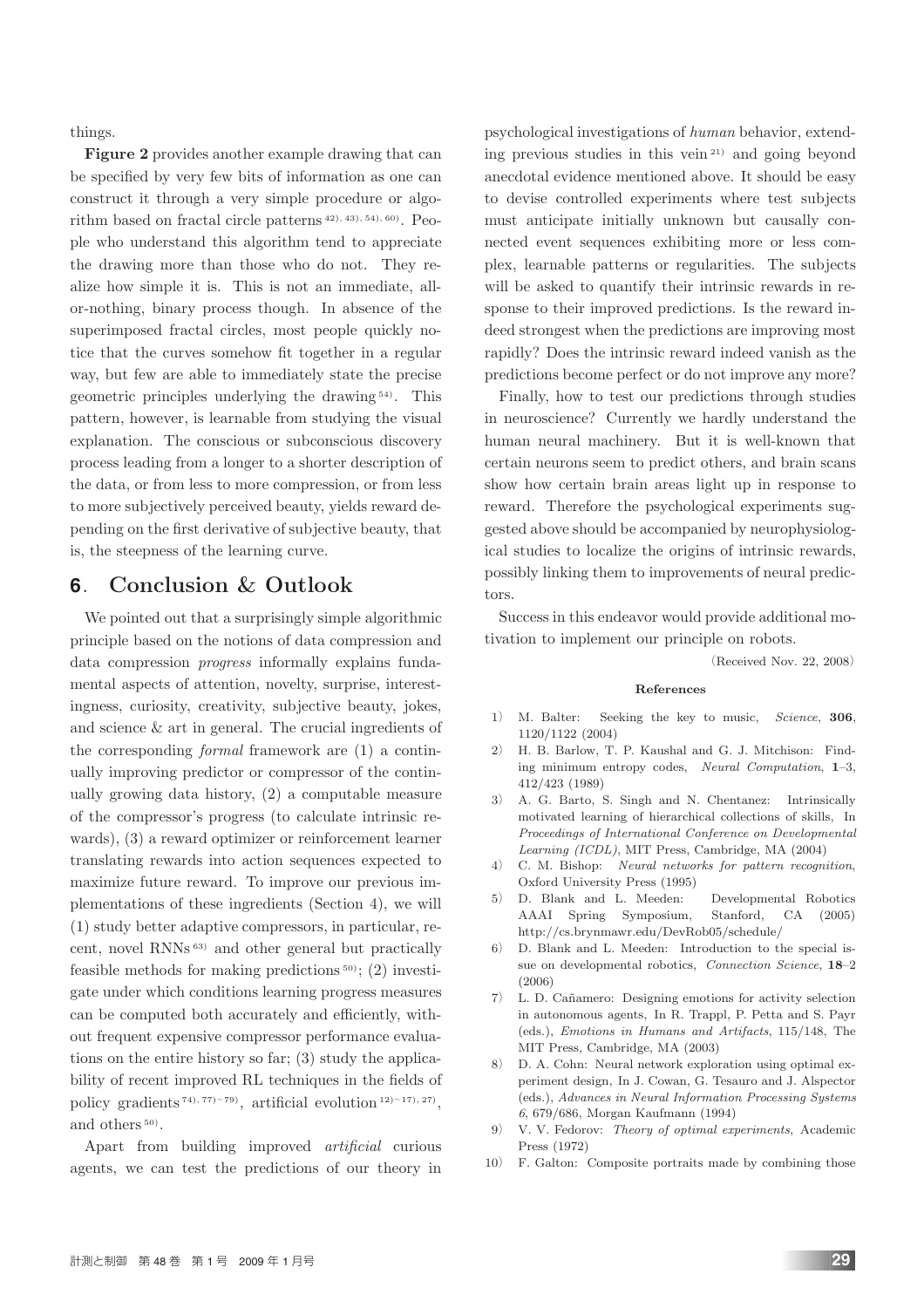of many different persons into a single figure, *Nature*, **18**–9, 97/100 (1878)

- 11) K. Gödel: Über formal unentscheidbare Sätze der Principia Mathematica und verwandter Systeme I, *Monatshefte für Mathematik und Physik*, **38**, 173/198 (1931)
- 12) F. Gomez, J. Schmidhuber and R. Miikkulainen: Efficient non-linear control through neuroevolution, *Journal of Machine Learning Research JMLR*, **9**, 937/965 (2008)
- 13) F. J. Gomez: *Robust Nonlinear Control through Neuroevolution*, PhD thesis, Department of Computer Sciences, University of Texas at Austin (2003)
- 14) F. J. Gomez and R. Miikkulainen: Incremental evolution of complex general behavior, *Adaptive Behavior*, **5**, 317/342 (1997)
- 15) F. J. Gomez and R. Miikkulainen: Solving non-Markovian control tasks with neuroevolution, In *Proc. IJCAI 99*, Denver, CO, Morgan Kaufman (1999)
- 16) F. J. Gomez and R. Miikkulainen: Active guidance for a finless rocket using neuroevolution, In *Proc. GECCO 2003, Chicago*, *Winner of Best Paper Award in Real World Applications, Gomez is working at IDSIA on a CSEM grant to J. Schmidhuber* (2003)
- 17) F. J. Gomez and J. Schmidhuber: Co-evolving recurrent neurons learn deep memory POMDPs, Technical Report IDSIA-17-04, IDSIA (2004)
- 18) D. A. Huffman: A method for construction of minimumredundancy codes, *Proceedings IRE*, **40**, 1098/1101 (1952)
- 19) M. Hutter: *Universal Artificial Intelligence: Sequential Decisions based on Algorithmic Probability*, Springer, Berlin, (On J. Schmidhuber's SNF grant 20-61847) (2004)
- 20) J. Hwang, J. Choi, S. Oh and R. J. Marks II: Querybased learning applied to partially trained multilayer perceptrons, *IEEE Transactions on Neural Networks*, **2**–1, 131/136 (1991)
- 21) L. Itti and P. F. Baldi: Bayesian surprise attracts human attention, In *Advances in Neural Information Processing Systems 19*, 547/554, MIT Press, Cambridge, MA (2005)
- 22) L. P. Kaelbling, M. L. Littman and A. W. Moore: Reinforcement learning: a survey, *Journal of AI research*, **4**, 237/285 (1996)
- 23) A. N. Kolmogorov: Three approaches to the quantitative definition of information, *Problems of Information Transmission*, **1**, 1/11 (1965)
- 24) S. Kullback: *Statistics and Information Theory*, J. Wiley and Sons, New York (1959)
- 25) M. Li and P. M. B. Vitányi: *An Introduction to Kolmogorov Complexity and its Applications (2nd edition)*, Springer (1997)
- 26) D. J. C. MacKay: Information-based objective functions for active data selection, *Neural Computation*, **4**–2, 550/604 (1992)
- 27) D. E. Moriarty and R. Miikkulainen: Efficient reinforcement learning through symbiotic evolution, *Machine Learning*, **22**, 11/32 (1996)
- 28) B. A. Pearlmutter: Gradient calculations for dynamic recurrent neural networks: A survey, *IEEE Transactions on Neural Networks*, **6**–5, 1212/1228 (1995)
- 29) D. I. Perrett, K . A. May and S. Yoshikawa: Facial shape and judgements of female attractiveness, *Nature*, **368**, 239/242 (1994)
- 30) J. Piaget: *The Child's Construction of Reality*, London: Routledge and Kegan Paul (1955)
- 31) S. Pinker: *How the mind works* (1997)
- 32) M. Plutowski, G. Cottrell and H. White: Learning Mackey-Glass from 25 examples, plus or minus 2, In J. Cowan, G. Tesauro and J. Alspector (eds.), *Advances in Neural Information Processing Systems 6*, 1135/1142, Morgan Kaufmann (1994)
- 33) A. J. Robinson and F. Fallside: The utility driven dynamic error propagation network, Technical Report CUED/F-INFENG/TR.1, Cambridge University Engineering Department (1987)
- 34) J. Schmidhuber: Dynamische neuronale Netze und das fundamentale raumzeitliche Lernproblem, Dissertation, Institut für Informatik, Technische Universität München (1990)
- 35) J. Schmidhuber: Making the world differentiable: On using fully recurrent self-supervised neural networks for dynamic reinforcement learning and planning in non-stationary environments, Technical Report FKI-126-90, Institut für Informatik, Technische Universität München (1990)
- 36) J. Schmidhuber: Adaptive curiosity and adaptive confidence: Technical Report FKI-149-91, Institut für Informatik, Technische Universität München, April (1991), See also  $37$
- 37) J. Schmidhuber: Curious model-building control systems, In *Proceedings of the International Joint Conference on Neural Networks, Singapore*, **2**, 1458/1463, IEEE press (1991)
- 38) J. Schmidhuber: A possibility for implementing curiosity and boredom in model-building neural controllers, In J. A. Meyer and S. W. Wilson (eds.), *Proc. of the International Conference on Simulation of Adaptive Behavior: From Animals to Animats*, 222/227, MIT Press/Bradford Books (1991)
- 39) J. Schmidhuber: A fixed size storage  $O(n^3)$  time complexity learning algorithm for fully recurrent continually running networks, *Neural Computation*, **4**–2, 243/248 (1992)
- 40) J. Schmidhuber: Learning factorial codes by predictability minimization, *Neural Computation*, **4**–6, 863/879 (1992)
- 41) J. Schmidhuber: A computer scientist's view of life, the universe, and everything, In C. Freksa, M. Jantzen and R. Valk (eds.), *Foundations of Computer Science: Potential - Theory - Cognition*, **1337**, 201/208, Lecture Notes in Computer Science, Springer, Berlin (1997)
- 42) J. Schmidhuber: Femmes fractales (1997)
- 43) J. Schmidhuber: Low-complexity art, *Leonardo, Journal of the International Society for the Arts, Sciences, and Technology*, **30**–2, 97/103 (1997)
- 44) J. Schmidhuber: What's interesting? Technical Report IDSIA-35-97, IDSIA (1997), ftp://ftp.idsia.ch/pub/ juergen/interest.ps.gz; extended abstract in Proc. Snowbird'98, Utah (1998), see also  $47$ )
- 45) J. Schmidhuber: Facial beauty and fractal geometry, Technical Report TR IDSIA-28-98, IDSIA, Published in the Cogprint Archive: http://cogprints.soton.ac.uk (1998)
- 46) J. Schmidhuber: Algorithmic theories of everything, Technical Report IDSIA-20-00, quant-ph/0011122, IDSIA, Manno (Lugano), Switzerland (2000), Sections 1-5: see  $^{48}$ ; Section 6: see  $49)$ .
- 47) J. Schmidhuber: Exploring the predictable, In A. Ghosh and S. Tsuitsui (eds.), *Advances in Evolutionary Computing*, 579/612, Springer (2002)
- 48) J. Schmidhuber: Hierarchies of generalized Kolmogorov complexities and nonenumerable universal measures computable in the limit, *International Journal of Foundations of Computer Science*, **13**–4, 587/612 (2002)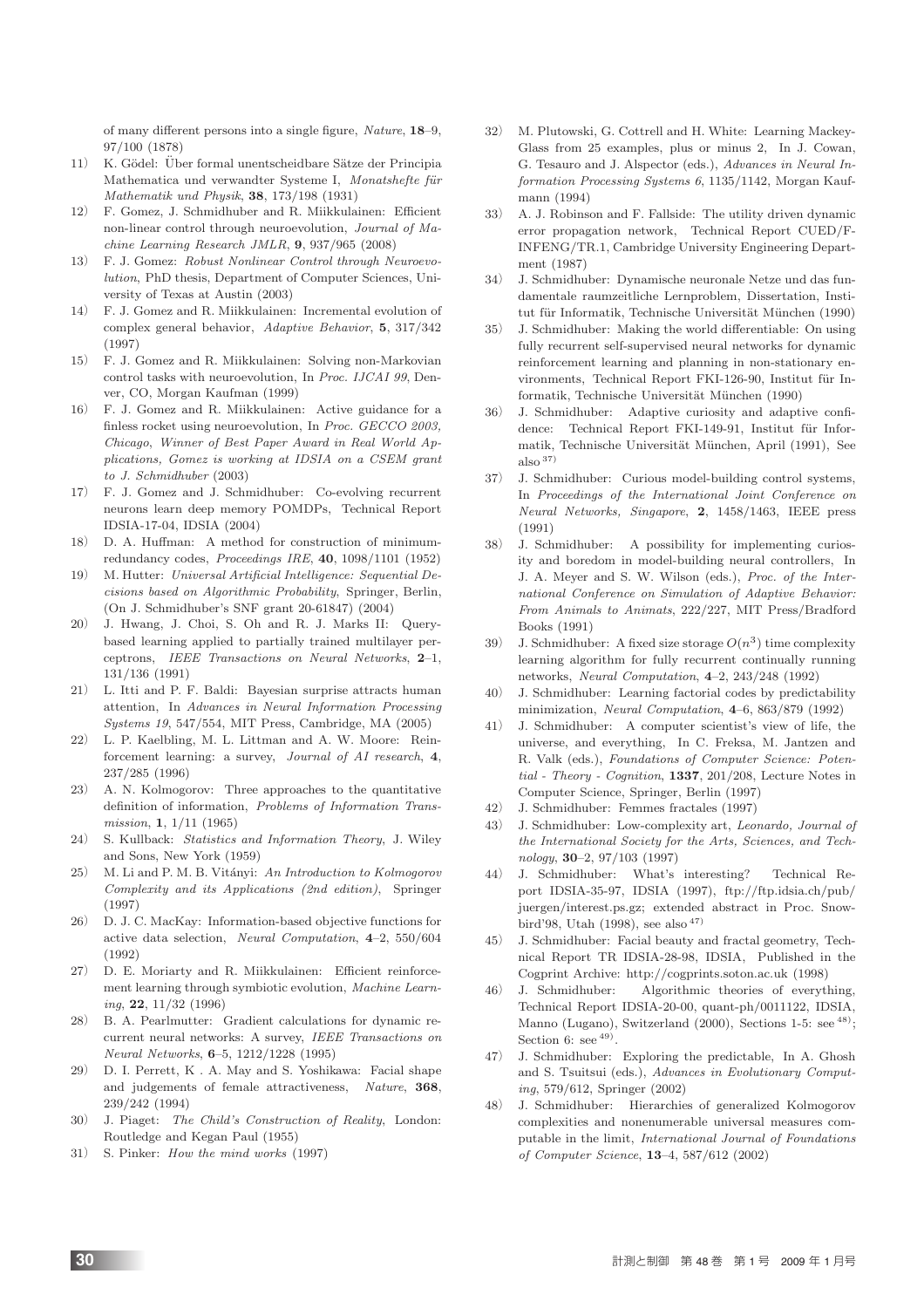- 49) J. Schmidhuber: The Speed Prior: a new simplicity measure yielding near-optimal computable predictions, In J. Kivinen and R. H. Sloan (eds.), *Proceedings of the 15th Annual Conference on Computational Learning Theory (COLT 2002)*, Lecture Notes in Artificial Intelligence, 216/228, Springer, Sydney, Australia (2002)
- 50) J. Schmidhuber: Optimal ordered problem solver, *Machine Learning*, **54**, 211/254 (2004)
- 51) J. Schmidhuber: Overview of artificial curiosity and active exploration, with links to publications since 1990, http://www.idsia.ch/˜juergen/interest.html (2004)
- 52) J. Schmidhuber: RNN overview, with links to a dozen journal publications, http://www.idsia.ch/˜juergen/rnn.html (2004)
- 53) J. Schmidhuber: Completely self-referential optimal reinforcement learners, In W. Duch, J. Kacprzyk, E. Oja and S. Zadrozny (eds.), *Artificial Neural Networks: Biological Inspirations - ICANN 2005, LNCS 3697*, 223/233, Springer-Verlag Berlin Heidelberg, Plenary talk (2005)
- 54) J. Schmidhuber: Developmental robotics, optimal artificial curiosity, creativity, music, and the fine arts, *Connection Science*, **18**–2, 173/187 (2006)
- 55) J. Schmidhuber: Gödel machines: Fully self-referential optimal universal self-improvers, In B. Goertzel and C. Pennachin (eds.), *Artificial General Intelligence*, 199/226, Springer Verlag, Variant available as arXiv:cs.LO/0309048 (2006)
- 56) J. Schmidhuber: The new AI: General & sound & relevant for physics, In B. Goertzel and C. Pennachin (eds.), *Artificial General Intelligence*, 175/198, Springer, Also available as TR IDSIA-04-03, arXiv:cs.AI/0302012 (2006)
- 57) J. Schmidhuber: Randomness in physics, *Nature*, **439**–3, 392 (2006), Correspondence
- 58) J. Schmidhuber: 2006: Celebrating 75 years of AI history and outlook: the next 25 years, In M. Lungarella, F. Iida, J. Bongard and R. Pfeifer (eds.), *50 Years of Artificial Intelligence*, **LNAI 4850**, 29/41 Springer Berlin / Heidelberg, Preprint available as arXiv:0708.4311 (2007)
- 59) J. Schmidhuber: New millennium AI and the convergence of history, In W. Duch and J. Mandziuk (eds.), *Challenges to Computational Intelligence*, **63**, 15/36, Studies in Computational Intelligence, Springer, Also available as arXiv:cs.AI/0606081 (2007)
- 60) J. Schmidhuber: Simple algorithmic principles of discovery, subjective beauty, selective attention, curiosity & creativity, In *Proc. 10th Intl. Conf. on Discovery Science (DS 2007), LNAI 4755*, 26/38, Springer (2007), Joint invited lecture for *ALT 2007 and DS 2007*, Sendai, Japan (2007)
- 61) J. Schmidhuber: Simple algorithmic principles of discovery, subjective beauty, selective attention, curiosity & creativity, In *Proc. 18th Intl. Conf. on Algorithmic Learning Theory (ALT 2007), LNAI 4754*, 32/33, Springer (2007) Joint invited lecture for *ALT 2007 and DS 2007*, Sendai, Japan (2007)
- 62) J. Schmidhuber: Driven by compression progress: A simple principle explains essential aspects of subjective beauty, novelty, surprise, interestingness, attention, curiosity, creativity, art, science, music, jokes, In G. Pezzulo, M. V. Butz, O. Sigaud and G. Baldassarre (eds.), *Anticipatory Behavior in Adaptive Learning Systems, from Sensorimotor to Higher-level Cognitive Capabilities*, LNAI, Springer (2009) In preparation.
- 63) J. Schmidhuber, A. Graves, F. Gomez, S. Fernandez and

S. Hochreiter: *How to Learn Programs with Artificial Recurrent Neural Networks*, Invited by Cambridge University Press (2009) In preparation (aiming to become *the* definitive textbook on RNN)

- 64) J. Schmidhuber and S. Heil: Sequential neural text compression, *IEEE Transactions on Neural Networks*, **7**–1, 142/146 (1996)
- 65) J. Schmidhuber and R. Huber: Learning to generate artificial fovea trajectories for target detection, *International Journal of Neural Systems*, **2**(1 & 2), 135/141 (1991)
- 66) J. Schmidhuber, J. Zhao and N. Schraudolph: Reinforcement learning with self-modifying policies, In S. Thrun and L. Pratt (eds.), *Learning to learn*, 293/309, Kluwer (1997)
- 67) J. Schmidhuber, J. Zhao and M. Wiering: Shifting inductive bias with success-story algorithm, adaptive Levin search, and incremental self-improvement, *Machine Learning*, **28**, 105/130 (1997)
- 68) C. E. Shannon: A mathematical theory of communication (parts I and II), *Bell System Technical Journal*, **XXVII**, 379/423 (1948)
- 69) S. Singh, A. G. Barto and N. Chentanez: Intrinsically motivated reinforcement learning, In *Advances in Neural Information Processing Systems 17 (NIPS)*. MIT Press, Cambridge, MA (2005)
- 70) R. J. Solomonoff: A formal theory of inductive inference. Part I, *Information and Control*, **7**, 1/22 (1964)
- 71) R. J. Solomonoff: Complexity-based induction systems, *IEEE Transactions on Information Theory*, **IT-24**–5, 422/432 (1978)
- 72) J. Storck, S. Hochreiter, and J. Schmidhuber: Reinforcement driven information acquisition in non-deterministic environments, In *Proceedings of the International Conference on Artificial Neural Networks, Paris*, **2**, 159/164, EC2 & Cie (1995)
- 73) R. Sutton and A. Barto: *Reinforcement learning: An introduction*, Cambridge, MA, MIT Press (1998)
- 74) R. S. Sutton, D. A. McAllester, S. P. Singh and Y. Mansour: Policy gradient methods for reinforcement learning with function approximation, In S. A. Solla, T. K. Leen and K.-R. M¨uller (eds)., *Advances in Neural Information Processing Systems 12, [NIPS Conference, Denver, Colorado, USA, November 29-December 4, 1999]*, 1057/1063. The MIT Press (1999)
- 75) A. M. Turing: On computable numbers, with an application to the Entscheidungsproblem, *Proceedings of the London Mathematical Society, Series 2*, **41**, 230/267 (1936)
- 76) P. J. Werbos: Generalization of backpropagation with application to a recurrent gas market model, *Neural Networks*, 1, (1988)
- 77) D. Wierstra, T. Schaul, J. Peters and J. Schmidhuber: Fitness expectation maximization, In *Proceedings of Parallel Problem Solving from Nature (PPSN 2008)* (2008)
- 78) D. Wierstra, T. Schaul, J. Peters and J. Schmidhuber: Natural evolution strategies, In *Congress of Evolutionary Computation (CEC 2008)* (2008)
- 79) D. Wierstra and J. Schmidhuber: Policy gradient critics, In *Proceedings of the 18th European Conference on Machine Learning (ECML 2007)* (2007)
- 80) R. J. Williams and D. Zipser: Gradient-based learning algorithms for recurrent networks and their computational complexity, In *Back-propagation: Theory, Architectures and Applications*, Hillsdale, NJ: Erlbaum (1994)
- 81) K. Zuse: *Rechnender Raum*, Friedrich Vieweg & Sohn,